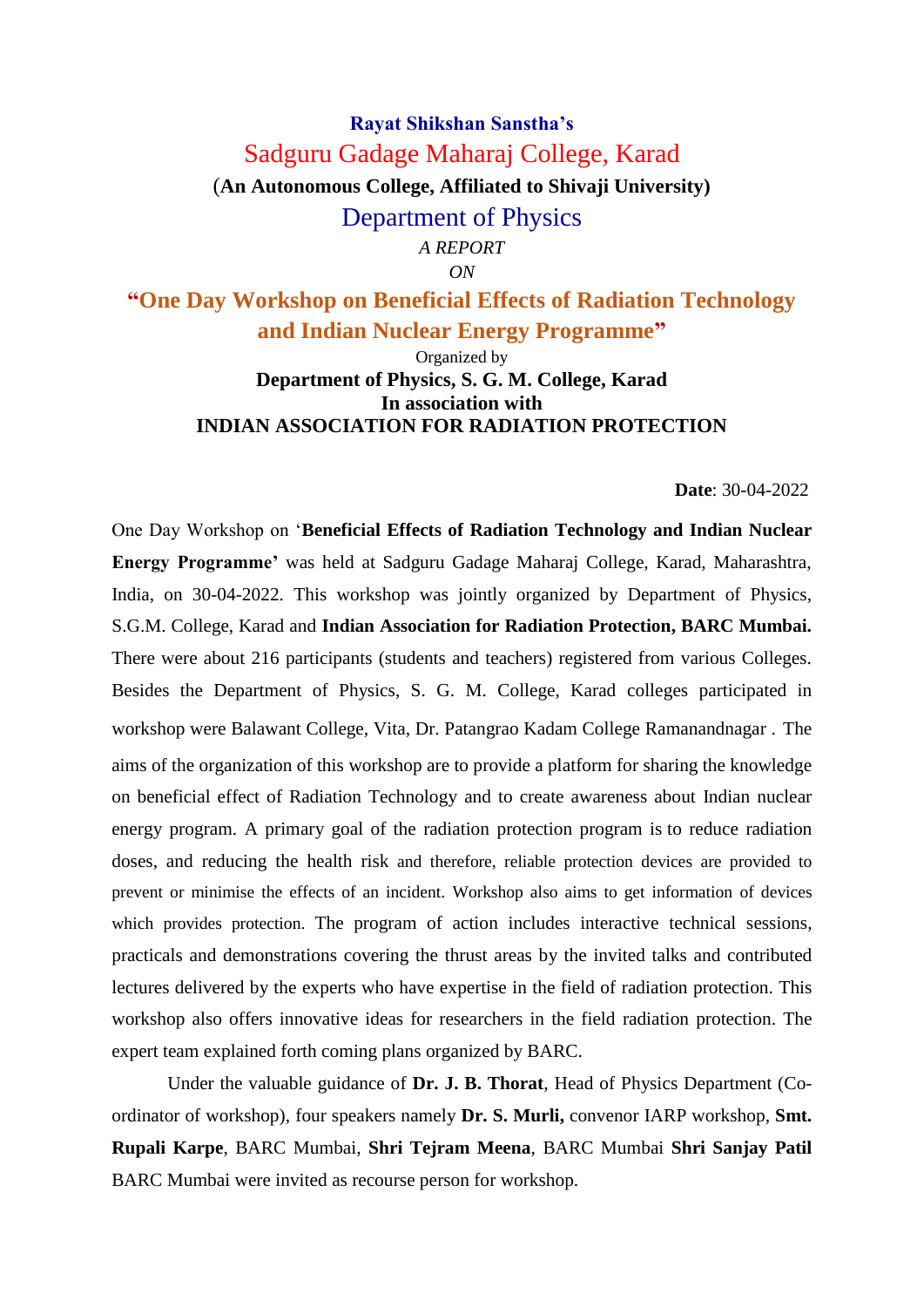#### **Inaugural Function**

The inaugural function was held in presence of Prof. (Dr.) S. T. Salunkhe, Principal Dahiwadi college, Dahiwadi as a chief guest, Prof. (Dr.) S. Murli, Scientific officer, BARC, Mumbai, Dr. M. M. Rajmane, Principal, S.G.M. College, Karad, Prof. (Dr.) J. B. Thorat, Head & Co-ordinator of workshop, Dr. S. H. Pisal, Dept. of Physics, SGM, College, Karad. Dr. J. B. Thorat sir introduced the chief guest of workshop (Dr.) S. T. Salunkhe, Principal Dahiwadi college, Dahiwadi and Dr. S. Murli. As a chief guest of inaugural function Prof. (Dr.) S. T. Salunkhe delivered inaugural talk and shared his ideas on recent developments in the field of radiation protection. The president for said Conference was Hon. Principal Dr. M. M. Rajmane, Principal, SGM College Karad. In his presidential speech he put forth development index of college. He appreciated organization of such workshop and emphasizing the need of such interesting and important topic. At the end of inaugural session**,**  Dr. N. S. Harale, presented vote of thanks of all dignitaries and delegates.

Immediately after inaugural function technical session were started.

## **Technical Session –I**

#### **Talk I: Resourse person- Smt. Rupali Karpe**, **BARC Mumbai**

#### **Topic: Radiation quantities, Units and Effects**

**Smt. Rupali Karpe** madam in her speech explained atomic structure, subatomic

particles, clear the concept of  $\alpha$ ,  $\beta$  and  $\gamma$  radiations. She also explained units associated

to radiations.

#### T**alk II: Resource person- Shri Tejram Meena**, **BARC Mumbai**

#### **Topic: Principle of radiation detection**

Shri Tejram Meena explained Principle of radiation detection, different types of radiation detector and how detector used to diagnosis radiation type and concentration of radiation.

#### **Talk III: Resource person- Shri Sanjay Patil**, **BARC Mumbai**

#### **Topic: Radiation Protection and Monitoring**

Shri Sanjay Patil, explained, three basic protective measures in radiation safety: time,

 distance, and shielding. With help of videos, he explained dose limit ranges according

to gender, age and physical condition of human.

### **Talk IV: Resource person- Dr. S. Murali**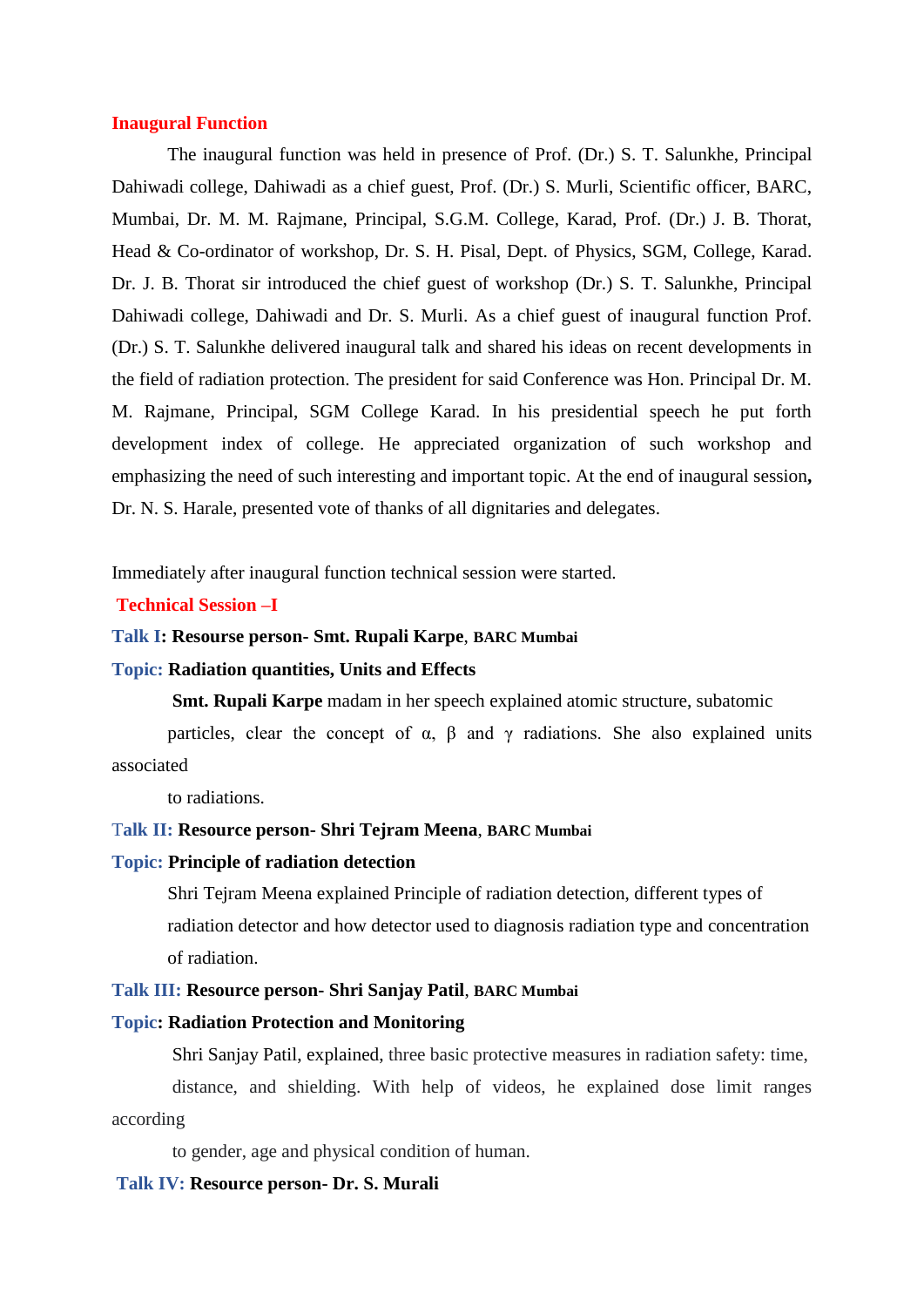# **Topic: Nuclear energy programme, Application of radiation technology and Beneficial Effects of Radiation Technology**

Dr. S. Murali explained India's three-stage nuclear power programme which was formulated by Homi Bhabha, in the 1950s to secure the country's long-term energy independence, through the use of uranium and thorium reserves found in the monazite sands of coastal regions of South India. Dr. S. Murali throw light on radiation technology that covers a range of industrial applications including radiography, gamma scanning.

#### **Technical Session –II**

Technical Session II based on practicals and Demonstrations. This session covered topics such as Gamma Spectroscopy, Half Life activity estimation, Radiation Monitoring Kits, Personnel Protective Gears and Video Models on radiation/ Reactor Aspects of Safety Features.

# **Technical Session –III**

In this technical session Dr. S. Murli delivered excellent speech on Scientific career opportunities.

# **Valedictory Function**

After the last technical session valedictory function was conducted in the presence of Prof. B. J. Nalawade, Chief-guest of valedictory function and President Prin. Dr. M. M. Rajmane. Prof. B. J. Nalawade, in his valedictory speech gave valuable remarks regarding workshop and opportunities in subject physics. He congratulating the organizers of the workshop, he said, "This is a forum where, physics fraternity can interact and share their ideas". He concluded with the inspiring words for the students, "Nothing is difficult, if you make up your mind anything can be done successfully. Three delegates put the feedback remarks regarding the workshop. Sampada Nalawade one of delegates, in her feedback remark said workshop was a really nice one, truly well organized, maintaining time schedule and informative.She also added that we are now free from unnecessary fear of radiation.

At the end, on behalf of physics department S.G. M. College Karad Dr. N. S. Harale, presented vote of thanks.

> **Dr. J. B. Thorat Head, Department of Physics, SGM College, Karad**